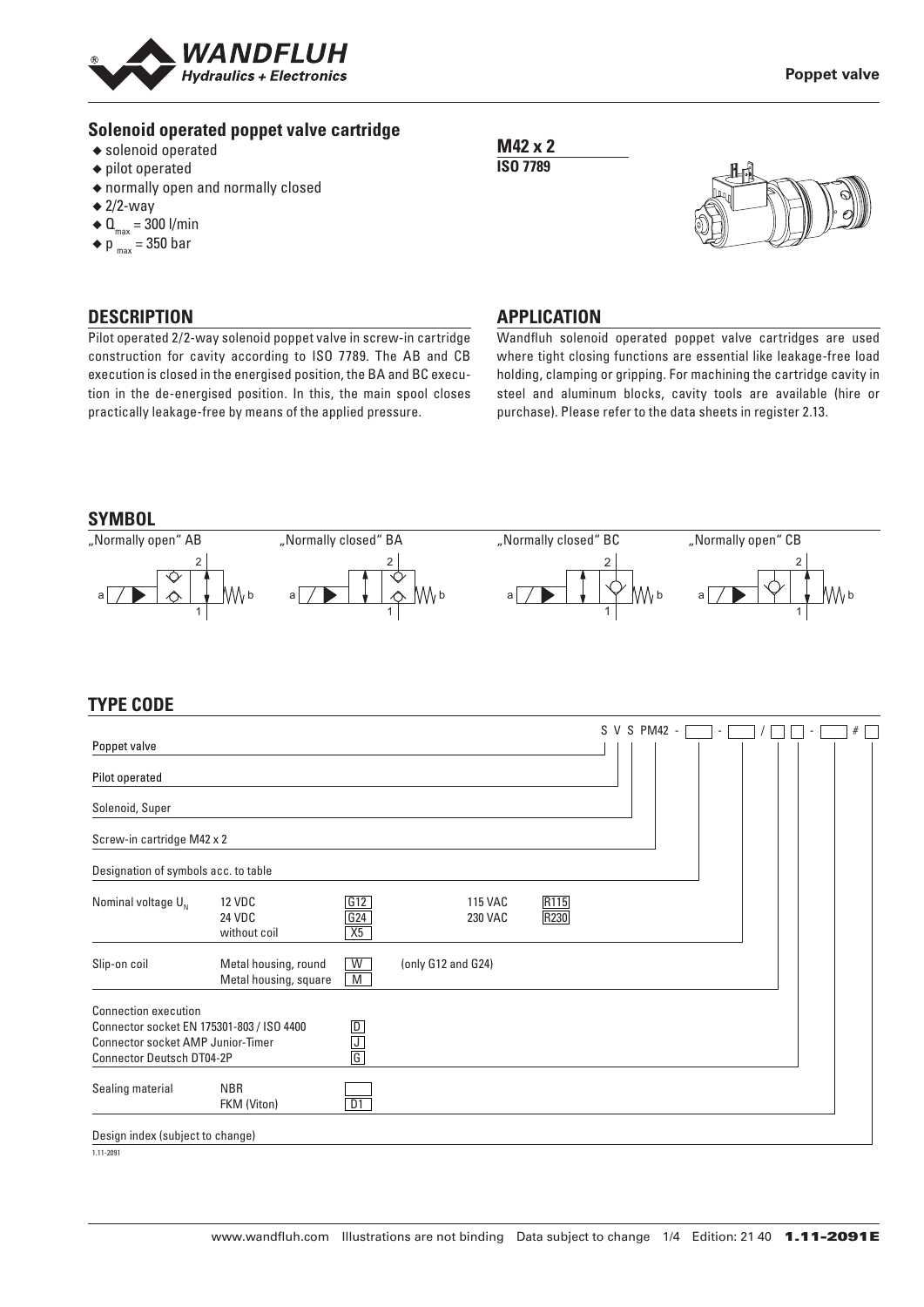

# **GENERAL SPECIFICATIONS**

| Designation         | 2/2-way poppet valve            |
|---------------------|---------------------------------|
| Construction        | Pilot operated                  |
| Mounting            | Screw-in cartridge construction |
| Nominal size        | M42 x 2 according to ISO 7789   |
| Actuation           | Switching solenoid              |
| Ambient temperature | $-25+70$ °C                     |
| Weight              | $0.95$ kg                       |
| <b>MTTFd</b>        | 150 years                       |

## **ACTUATION**

| Actuation  | Proportional solenoid, wet pin pull and<br>push type, pressure tight.                                       |
|------------|-------------------------------------------------------------------------------------------------------------|
| Execution  | W.E37 / 16 x 40 (Data sheet 1.1-169)<br>M.E35 / 16 x 40 (Data sheet 1.1-171)                                |
| Connection | Connector socket EN 175301 - 803<br><b>Connector socket AMP Junior-Timer</b><br>Connector Deutsch DT04 - 2P |

## **HYDRAULIC SPECIFICATIONS**

| Working pressure            | $p_{max} = 350$ bar                                                                                                                                                        |
|-----------------------------|----------------------------------------------------------------------------------------------------------------------------------------------------------------------------|
| Opening pressure            | 2 bar $1 \rightarrow 2$ version AB / BA<br>2 bar 2 $\rightarrow$ 1 version AB / BA<br>1,5 bar $1 \rightarrow 2$ version BC / CB<br>1,5 bar 2 $\rightarrow$ 1 version BC/CB |
| Maximum volume flow         | $Q_{\text{max}}$ = 300 l/min, see characteristics                                                                                                                          |
| Leakage oil                 | Poppet type, max. 0,15 ml / min (approx.<br>3 drops / min) at 30 cSt                                                                                                       |
| Fluid                       | Mineral oil, other fluid on request                                                                                                                                        |
| <b>Viscosity range</b>      | 12 mm <sup>2</sup> /s320 mm <sup>2</sup> /s                                                                                                                                |
| Temperature range<br>fluid  | $-25+70$ °C (NBR)<br>$-20+70$ °C (FKM)                                                                                                                                     |
| Contamination<br>efficiency | Class 20 / 18 / 14                                                                                                                                                         |
| Filtration                  | Required filtration grade $\beta$ 1016 $\geq$ 75,<br>see data sheet 1.0-50                                                                                                 |

# **ELECTRICAL SPECIFICATIONS**

| <b>Protection class</b>     | Connection execution D: IP65<br>Connection execution J: IP66<br>Connection execution G: IP67 and IP69K |
|-----------------------------|--------------------------------------------------------------------------------------------------------|
| Relative duty factor        | 100 % DF, W.E37 only up to 50 °C                                                                       |
| Switching frequency         | 5'000/h                                                                                                |
| Service life time           | 10 <sup>7</sup> (number of switching cycles,<br>theoretically)                                         |
| Voltage tolerance           | $\pm$ 10 % with regard to nominal voltage                                                              |
| Standard nominal<br>voltage | 12 VDC, 24VDC, 115 VAC, 230 VAC<br>$AC = 50$ to 60 Hz, rectifier integrated in<br>the connector socket |
| Note!                       | Other electrical specifications see data sheet 1.1-169                                                 |

(slip-on coil W) and 1.1-171 (slip-on coil M)

# **PERFORMANCE SPECIFICATIONS**

| Oil viscosity $v = 30$ mm <sup>2</sup> /s |         |    |                                                                |     |     |         |  |     |     |             |
|-------------------------------------------|---------|----|----------------------------------------------------------------|-----|-----|---------|--|-----|-----|-------------|
| $p = f(Q)$                                |         |    | <b>Performance limit</b><br>Measured with nominal voltage -10% |     |     |         |  |     |     |             |
|                                           | p [bar] |    |                                                                |     |     |         |  |     |     |             |
| 350                                       | K1149   |    |                                                                |     |     |         |  |     |     |             |
| 300                                       |         |    |                                                                |     |     |         |  |     |     |             |
| 250                                       |         |    |                                                                |     |     |         |  |     |     |             |
| 200                                       |         |    |                                                                |     |     |         |  |     |     |             |
| 150                                       |         |    |                                                                |     |     |         |  |     |     |             |
| 100                                       |         |    |                                                                |     |     |         |  |     |     |             |
| 50                                        |         |    |                                                                |     |     |         |  |     |     |             |
| $\Omega$                                  |         |    |                                                                |     |     |         |  |     |     |             |
|                                           | 40      | 80 |                                                                | 120 | 160 | 200 240 |  | 280 | 320 | $Q$ [l/min] |

|         |           |                                        | <b>Switching times</b>           |                                  |
|---------|-----------|----------------------------------------|----------------------------------|----------------------------------|
|         | Type      | Flow<br>direction                      | Energised                        | De-energised                     |
| SVSPM42 | AB        | $1 \rightarrow 2$<br>$2 \rightarrow 1$ | approx. 200 ms<br>approx. 250 ms | approx. 35 ms<br>approx. 35 ms   |
|         | BA        | $1 \rightarrow 2$<br>$2 \rightarrow 1$ | approx. 35 ms<br>approx. 35 ms   | approx. 200 ms<br>approx. 250 ms |
|         | <b>BC</b> | $2 \rightarrow 1$                      | approx. 35 ms                    | approx. 300 ms                   |
|         | CВ        | $2 \rightarrow 1$                      | approx. 300 ms                   | approx. 40 ms                    |

**Note!** The switching times depend on the volume flow, pressure and viscosity. In case of very large volume flows, the switching time for closing can get considerably longer.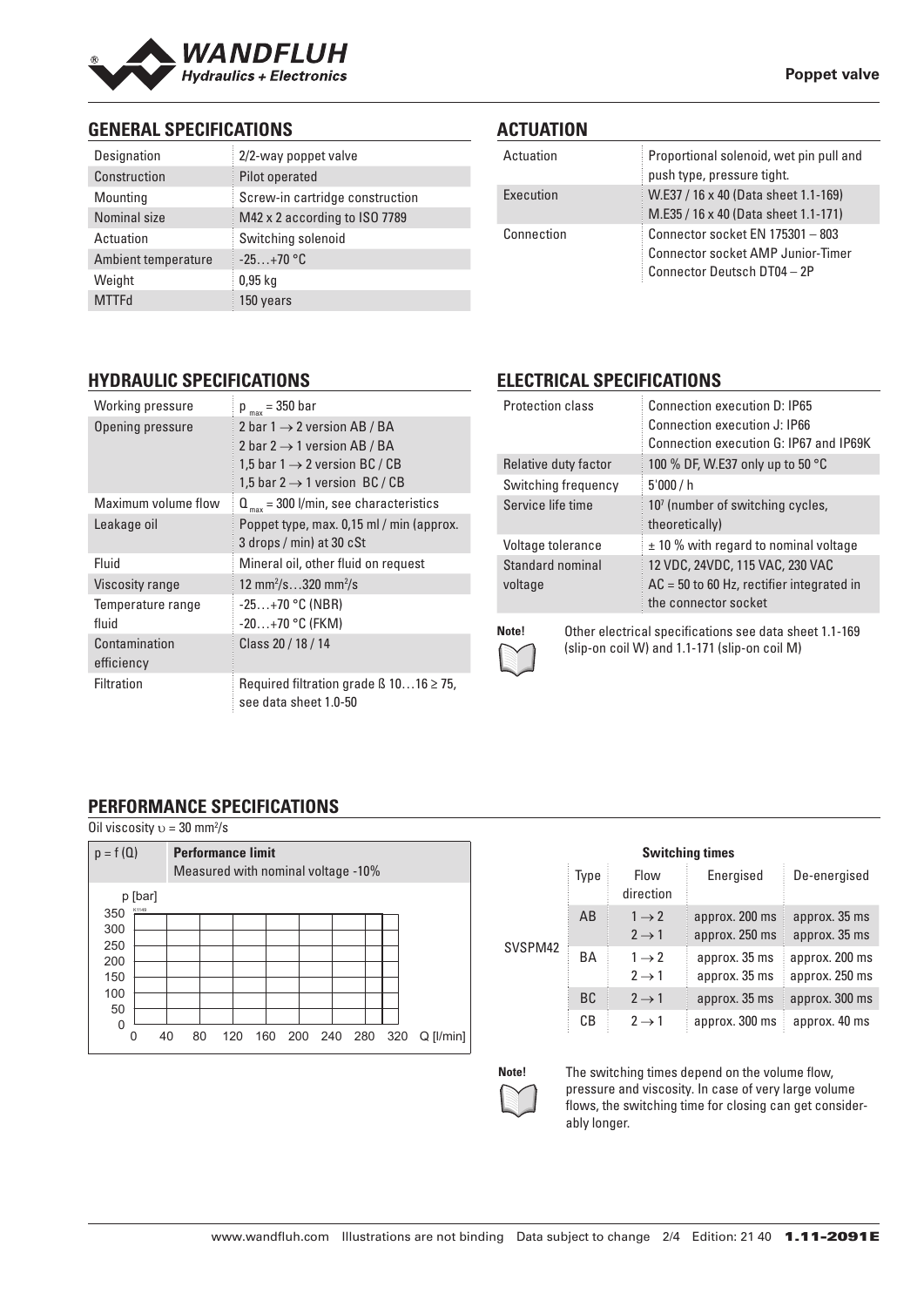

# **PERFORMANCE SPECIFICATIONS**

Oil viscosity  $v = 30$  mm<sup>2</sup>/s



**Attention!** Measured with cavity according to data sheet 2.13-1059 (annular groove)

# **DIMENSIONS**



### **PARTS LIST**

| Position | Article              | Description                                                  |
|----------|----------------------|--------------------------------------------------------------|
| 10       | 206.2<br>260.4       | W.E37 / 16 x 40<br>M.E35 / 16 x 40                           |
| 12       | 154.2600             | Knurled nut M16 x 1 x 9                                      |
| 13       | 212,0013             | Plastic disc rd 7 x 1,5                                      |
| 15       | 239.2033             | Screw plug HBO (incl. seal)                                  |
| 17       | 160.2156             | 0-ring ID 15,60 x 1,78 (NBR)                                 |
| 30       | 160.2329<br>160.6325 | 0-ring ID 32,99 x 2,62 (NBR)<br>0-ring ID 32,99 x 2,62 (FKM) |
| 40       | 160.2377<br>160.6379 | 0-ring ID 37,77 x 2,62 (NBR)<br>0-ring ID 37,77 x 2,62 (FKM) |
| 50       | 160.1260             | 0-ring ID 26,00 x 1,00 (NBR)                                 |
| 60       | 049.8384             | Backup ring PTSM rd 31 x 35,5 x 1,4                          |



# **HYDRAULIC CONNECTION**

Cavity drawing according to ISO 7789–42–01–0–07





**Note!** Detailed cavity drawing refer to data sheet 2.13-1050

# **HYDRAULIC CONNECTION**

Cavity drawing according to ISO 7789–42–01–0–07 (with annular groove) recommended for minimum delta p values





**Note!** Detailed cavity drawing refer to data sheet 2.13-1059